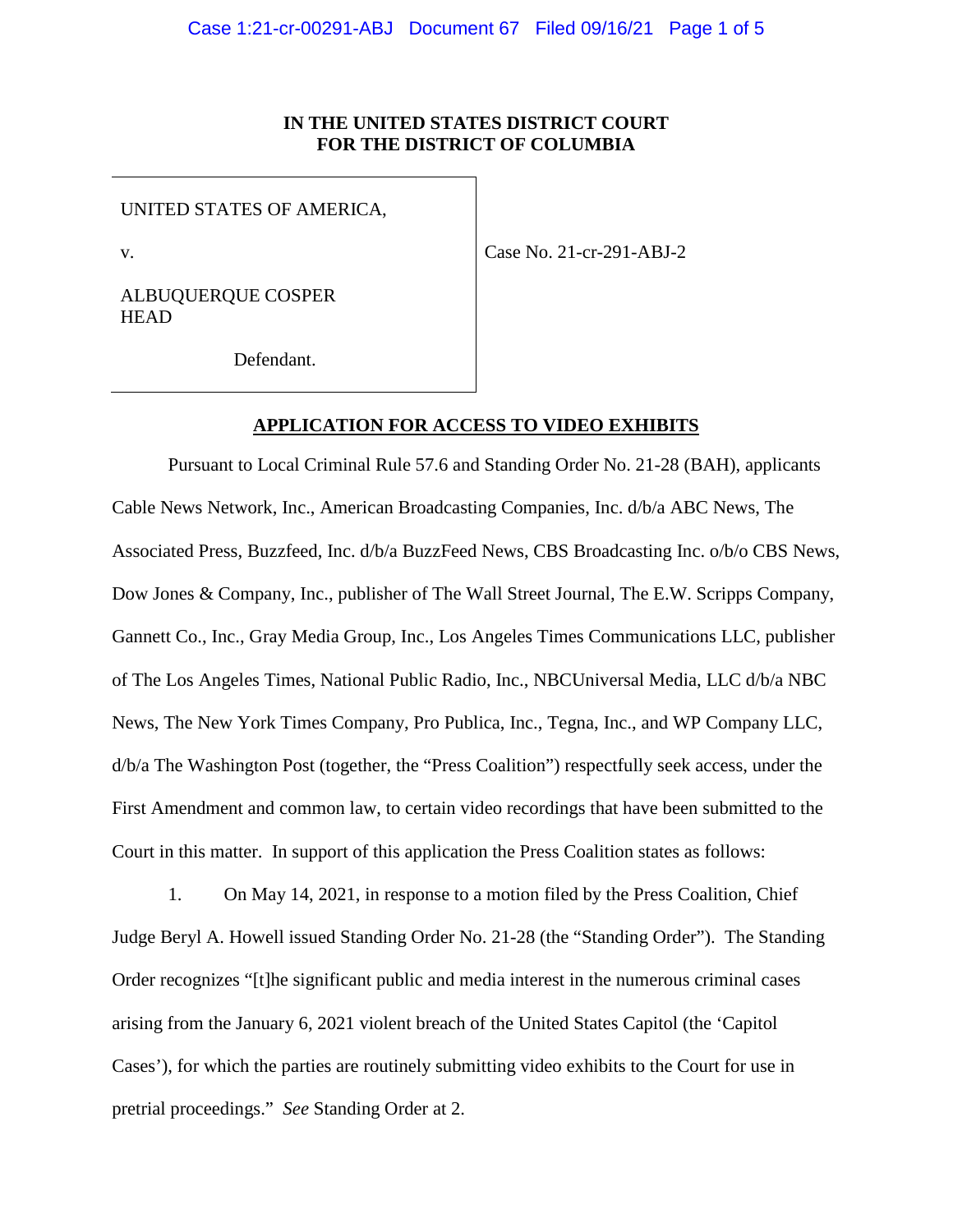### Case 1:21-cr-00291-ABJ Document 67 Filed 09/16/21 Page 2 of 5

2. To accommodate this interest, the Standing Order provides that "[m]embers of the media seeking access to video exhibits submitted to the Court in Capitol Cases may file an application . . . to the presiding judge in the case, or if no judge has been assigned, to the Chief Judge, for determination, and the judge may seek the position of the parties." *See id.* at 5.

3. The Standing Order further provides that "[u]pon grant of such media application, the government shall make the video exhibit[s] available to any member of the media with necessary access credentials provided by the government, unless the order otherwise limits access." *See id.* at 5-6. Specifically, the Standing Order states that "[m]embers of the media provided access to video exhibits in a particular case pursuant to such order may view those exhibits" by way of an electronic "'drop box'" into which the Government has agreed to place videos subject to access orders in the Capitol Cases. *See id.* at 6.

4. This action is one of the Capitol Cases. Defendant is accused of "instigat[ing] the assault on" a Metropolitan Police Department ("MPD") officer," "enthusiastically participat [ing] in the violent effort to enter the Capitol unlawfully," and later "stat[ing] on social media that he was proud to have been there." Gov't's Mem. in Support of Pre-Trial Detention at 20, Dkt. 32.

5. In the Government's initial filing in support of its request that Defendant be detained pending trial, the Government referenced two video exhibits, one of which depicted Defendant "striking toward the police line with a riot shield [and] assisting in creating a shield wall and violently pushing against law enforcement guarding the doors," and another depicting Defendant "dragging" an MPD officer "through the crowd." *Id.* at 11, 22. The Government also included screenshots of the Video Exhibits. *Id.*

6. These Video Exhibits were plainly "intended to influence the court" in its decision-making, and as a result they are judicial records subject to a "strong presumption in

2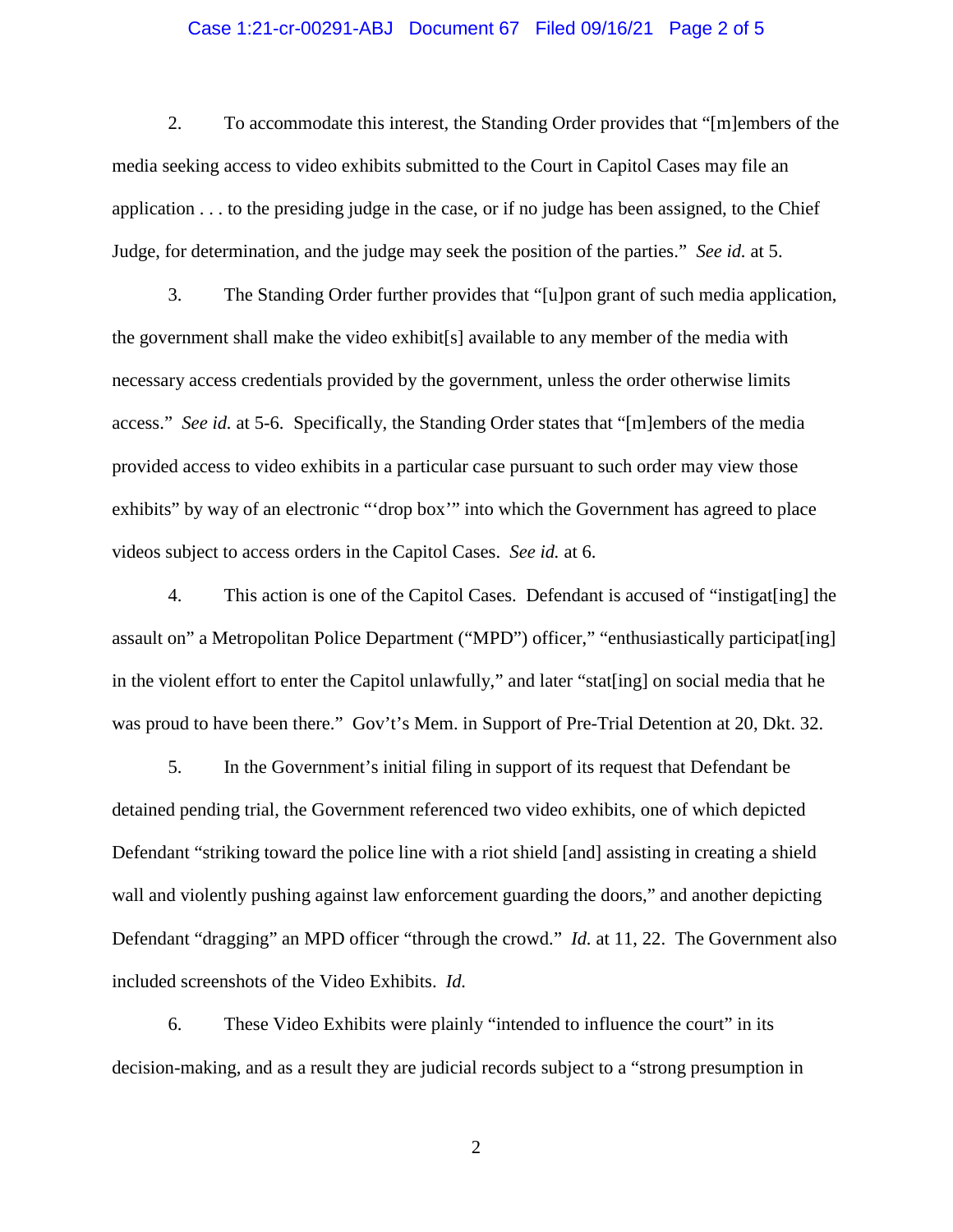#### Case 1:21-cr-00291-ABJ Document 67 Filed 09/16/21 Page 3 of 5

favor of public access." *Leopold v. United States*, 964 F.3d 1121, 1127-28 (D.C. Cir. 2020) (Garland, J.).

7. Neither the Government nor the Defendant could possibly rebut the presumption of access under the applicable test set out in *United States v. Hubbard*, 650 F.2d 293, 317-21 (D.C. Cir. 1980). *See, e.g.*, *United States v. Jackson*, 2021 U.S. Dist. LEXIS 49841 (D.D.C. Mar. 17, 2021) (Howell, C.J.) (granting access to video exhibits in one of the Capitol Cases).

8. Because the Video Exhibits are judicial records subject to an unrebutted presumption of public access, the Court should grant this Application and direct the Government to release the Video Exhibits to the Press Coalition via electronic "drop box" within 72 hours. To expedite that release, the Court should further instruct the Government to provide undersigned counsel with the "necessary access credentials" referenced in the Standing Order.

9. The Standing Order provides that "[n]o recording, copying, downloading, retransmitting or further broadcasting of video exhibits in a particular case is permitted, unless such permission is granted by the presiding judge." *See* Standing Order at 6. The Press Coalition therefore requests that the Court grant permission to record, copy, download, retransmit, and otherwise further publish these Video Exhibits.<sup>1</sup>

#### **CONCLUSION**

For the foregoing reasons, the Press Coalition respectfully requests that the Court order the Government to release the Video Exhibits, without restriction, within 72 hours.

 $\overline{a}$ 

<sup>&</sup>lt;sup>1</sup> The Press Coalition makes this request without conceding that the Standing Order complies with the First Amendment or common law, and expressly reserving the right to challenge this and other portions of the Standing Order in this and other Capitol Cases.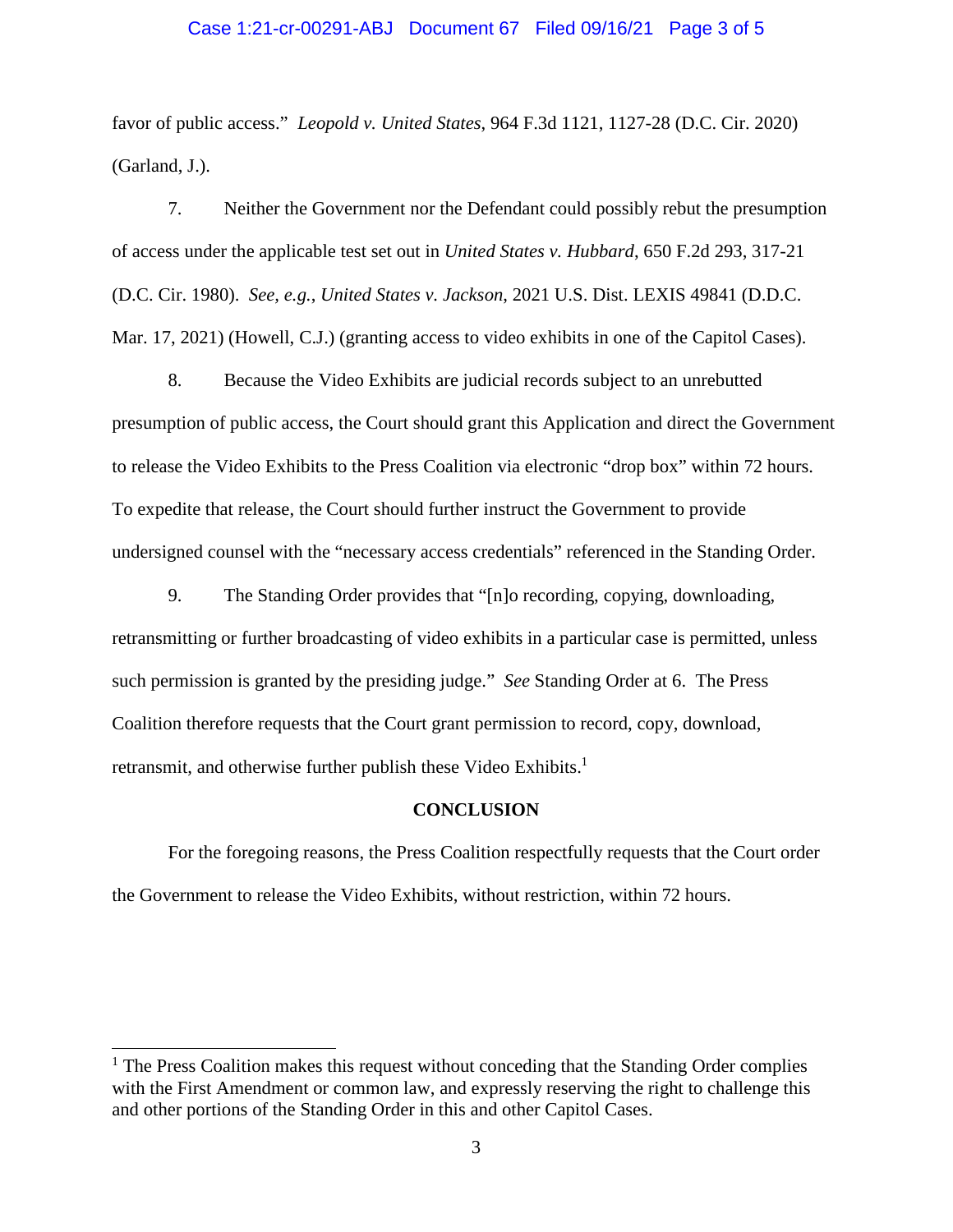Dated: September 16, 2021

Respectfully submitted,

## BALLARD SPAHR LLP

/s/ *Charles D. Tobin* Charles D. Tobin (#455593) Maxwell S. Mishkin (#1031356) Lauren Russell (#1697195) 1909 K Street, NW, 12th Floor Washington, DC 20006 Tel: (202) 661-2200 Fax: (202) 661-2299 tobinc@ballardspahr.com mishkinm@ballardspahr.com russelll@ballarspahr.com

*Counsel for the Press Coalition*